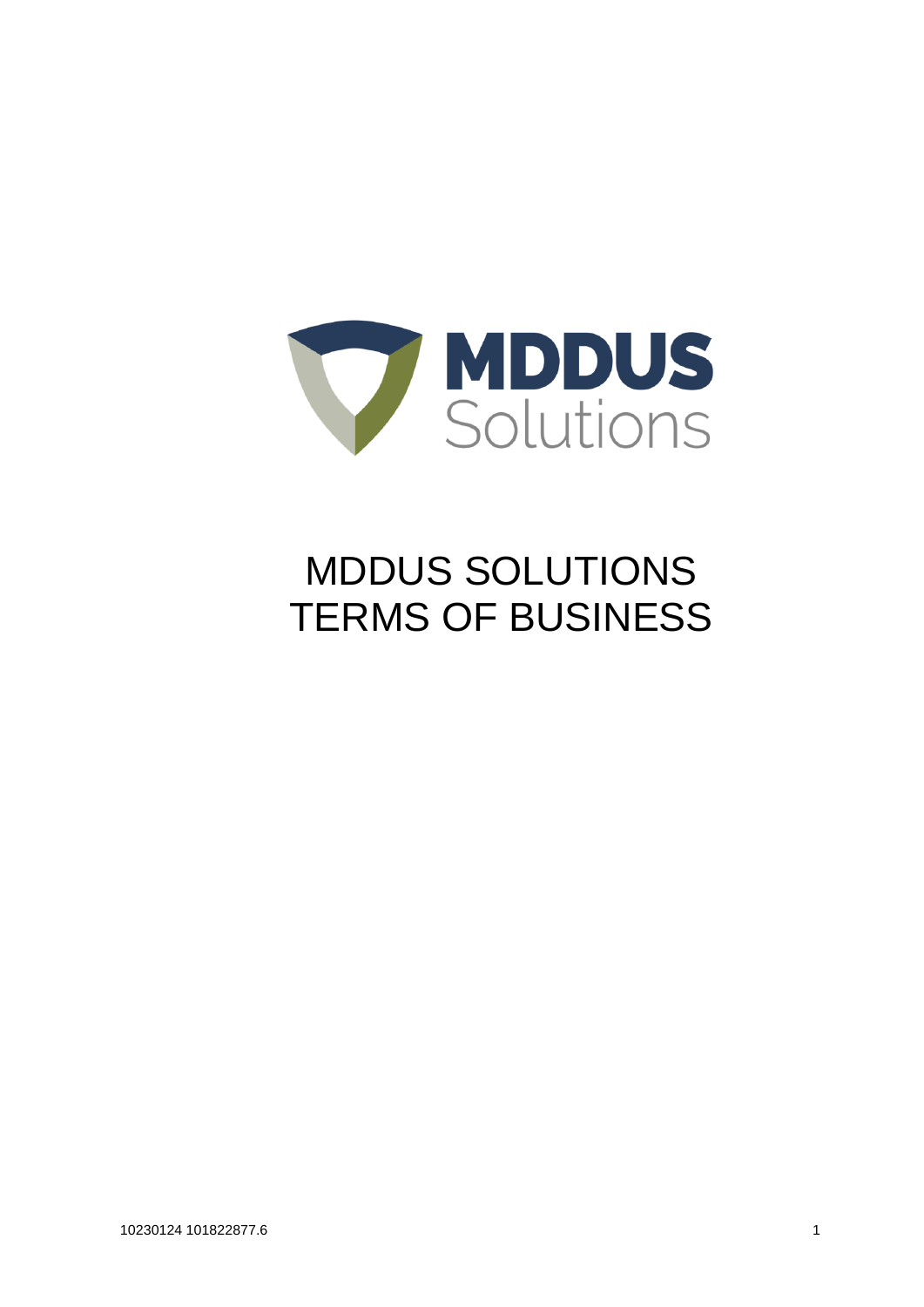# IMPORTANT INFORMATION AND CONSUMER TERMS OF BUSINESS

| Contents                     |                                                                        | Page Number |    |
|------------------------------|------------------------------------------------------------------------|-------------|----|
| <b>IMPORTANT INFORMATION</b> |                                                                        |             | 3  |
| 1                            | How we can help you                                                    |             | 3  |
| 2                            | Who are we regulated by?                                               |             | 3  |
| 3                            | Are we covered by the Financial Services Compensation Scheme ("FSCS")? |             | 3  |
| 4                            | Complaints                                                             |             | 4  |
| <b>TERMS OF BUSINESS</b>     |                                                                        |             | 5  |
| 1                            | Terms of Business (Terms)                                              |             | 5  |
| 2                            | Your duty in relation to the questions asked                           |             | 5  |
| 3                            | <b>Our Services</b>                                                    |             | 5  |
| 4                            | Cancellation and mid-term adjustments                                  |             | 6  |
| 5                            | Our right to set off monies you owe us                                 |             | 7  |
| 6                            | Information on our remuneration                                        |             | 7  |
| 7                            | Incidents, potential claims and how to make a claim                    |             | 7  |
| 8                            | Limitation/Exclusion of Liability                                      |             | 7  |
| 9                            | Terms of Payment                                                       |             | 8  |
| 10                           | <b>Renewal of Products</b>                                             |             | 8  |
| 11                           | Client money                                                           |             | 9  |
| 12                           | Confidentiality and data protection                                    |             | 9  |
| 13                           | No waiver, amendments and our right to assign                          |             | 9  |
| 14                           | Governing law                                                          |             | 10 |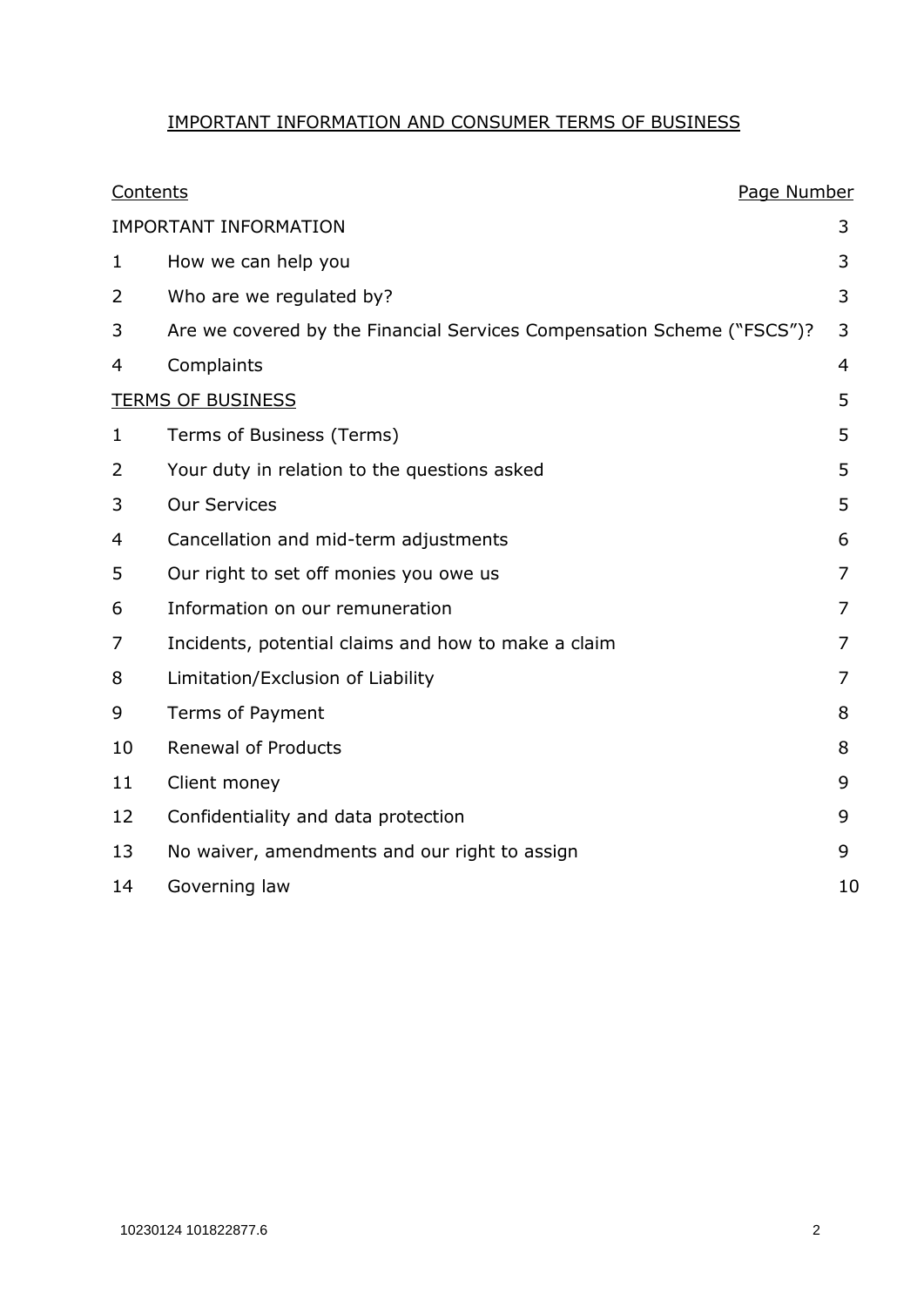## **IMPORTANT INFORMATION**

This document sets out the terms of business on under which we carry out our services for you ("Terms").

We are MDDUS Solutions, MDDUS Solutions is a trading name of MDDUS Services Limited, a company incorporated in the United Kingdom under company number SC615691 and our registered office is at Mackintosh House, 206 St Vincent Street, Glasgow, Scotland, G2 5SG. Reference to "us", "we" or "MSL" throughout these Terms means MDDUS Solutions.

#### 1 **How we can help you**

We are able to assist you with arranging the following products ("**Products**"):

- 1) **Mutual membership** We can assist you with arranging membership of the Medical and Dental Defence Union of Scotland ("**MDDUS**"). MDDUS is a medical defence organisation. Membership offers a range of benefits including:
	- a. Access to expert advice from the wide range of ethical, medico-legal and risk related issues that may arise out of your practise
	- b. Regulatory assistance and representation
	- c. Access to risk education resources and training

Membership of MDDUS is not an insurance product.

- 2) **Discretionary indemnity** We can arrange membership of MDDUS to include access to indemnity in respect of claims brought against you. This indemnity is provided by MDDUS on a discretionary basis. MDDUS is not an insurance company and membership is not an insurance product.
- 3) **Insurance products** As an alternative to discretionary indemnity, we can arrange an insurance policy on your behalf with MDDUS Insurance Limited ("**MIL**" or "the **Insurer**"). MIL is registered and authorised to underwrite insurance in Guernsey (registration number 92263).

#### 2 **Who are we regulated by?**

In respect of our insurance distribution services, we are authorised and regulated by the Financial Conduct Authority ("FCA"), FCA Register 915843. You can check this on the Financial Services Register by visiting the FCA's website https://register.fca.org.uk/s/ or by contacting the FCA on 0800 111 6768. Our permitted activities are arranging insurance cover; dealing as agent and assisting with the administration and performance of policies – all in connection with general insurance. This does not apply to the mutual membership products.

The mutual membership products and our services in respect thereof are not regulated by the FCA.

#### 3 **Are we covered by the Financial Services Compensation Scheme ("FSCS")?**

If we have arranged an insurance product for you, you may be eligible for compensation from the Financial Services Compensation Scheme in the event we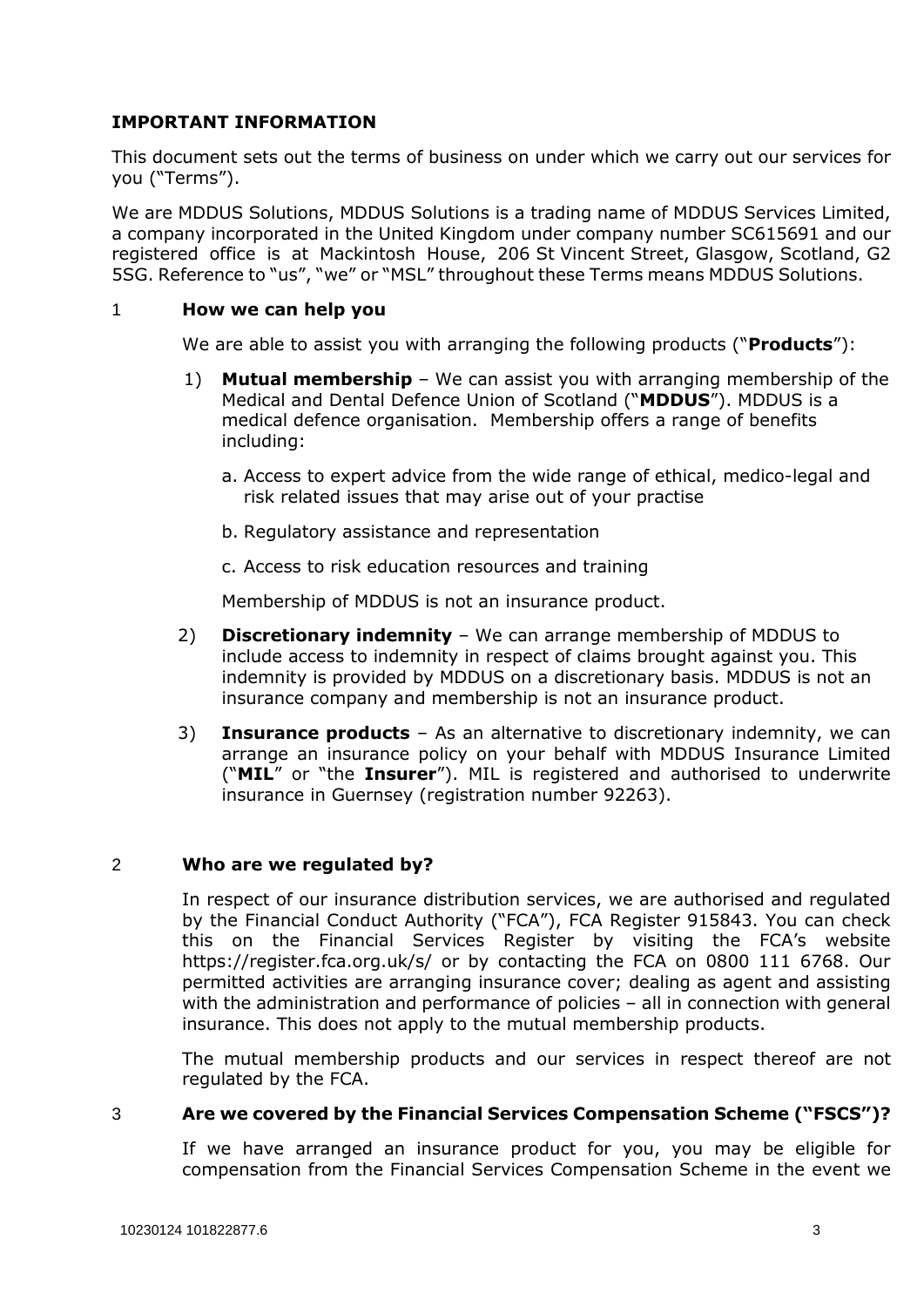cannot meet our obligations to you, depending on the circumstances of the claim. Further information about compensation scheme eligibility and arrangements is available from the FSCS at [www.fscs.org.uk.](http://www.fscs.org.uk/) This does not apply to mutual membership products.

#### 4 **Complaints**

We aim to provide a high standard of service, but if things do go wrong, we are committed to resolving matters promptly and fairly. If you wish to register a complaint, please contact us:

 in writing, to our customer services team at MDDUS Solutions, 206 St Vincent Street, Glasgow, G2 5SG;

- by e-mail to our customer services team at [solutionscomplaints@mddus.com](mailto:solutionscomplaints@mddus.com) or;
- by telephone to our customer services team on 0141 2202990

In all cases please quote your Product number or other reference we have given you.

If we have arranged an insurance product for you and you are unhappy with our decision in respect of a complaint, or if we do not complete our investigation within 8 weeks, you may be entitled to refer your complaint to the Financial Ombudsman Service ("FOS"). The FOS is an independent service for settling disputes between businesses providing financial services and their customers (www.financialombudsman.org.uk). This service is free to customers. The service of the FOS is not available in respect of complaints regarding mutual membership products.

Our complaints procedure for the Products is available upon request.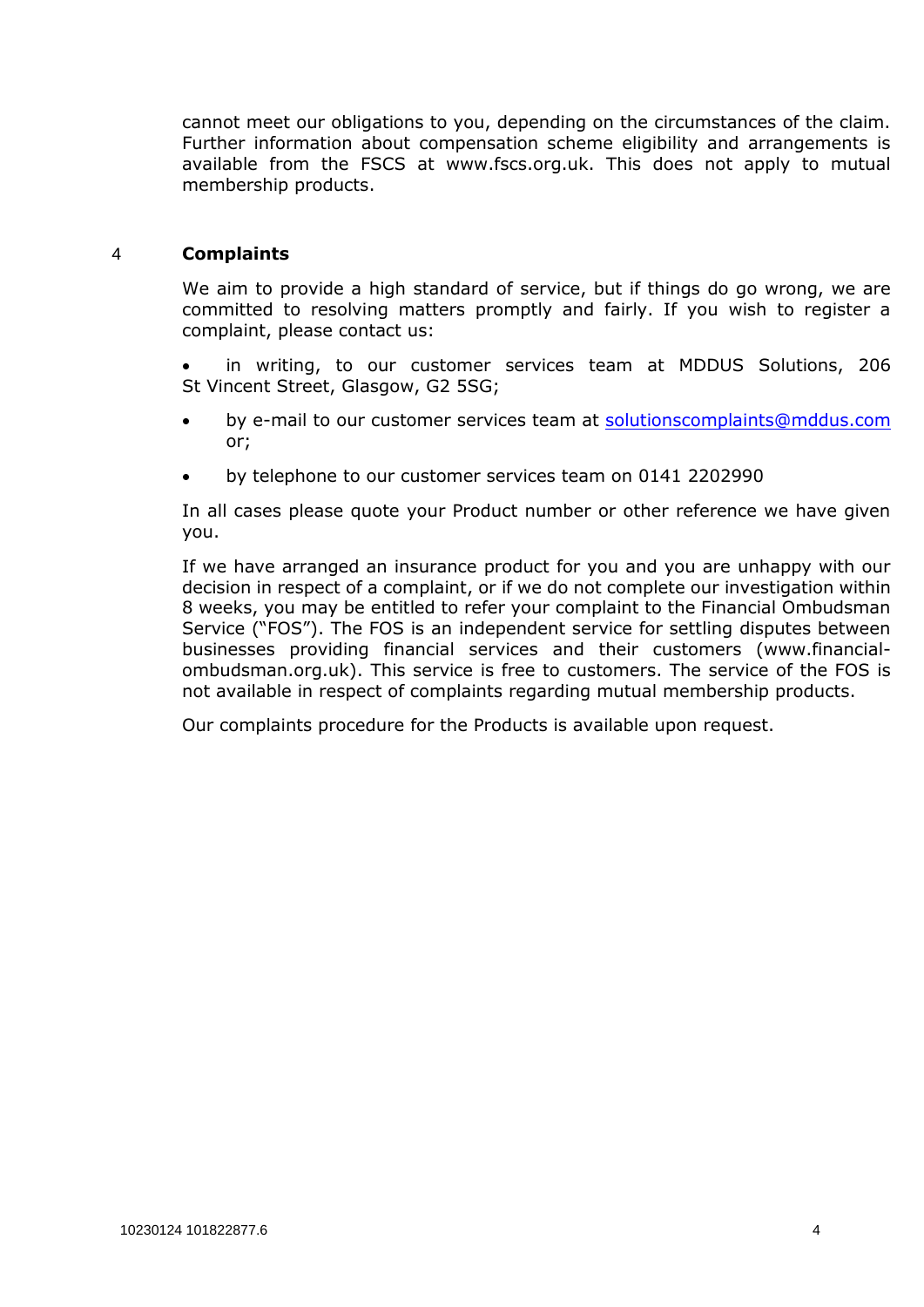#### **TERMS OF BUSINESS**

#### 1 **Terms of Business (Terms)**

These Terms constitute our standard client agreement upon which we intend to rely and they will apply to the services we will provide to you, so we recommend you read them carefully. If you do not understand any point please ask us for further information.

These Terms supersede all proposals, prior discussions and representations (whether oral or written) between us relating to our appointment as your agent in connection with the arranging and administration of your Product. These Terms constitute an offer by us to act on your behalf in the arranging and administration of your Product.

Your instructing us to arrange, renew or otherwise act for you in connection with Product matters will constitute acceptance of these Terms. If you do not wish to be bound by these Terms then you should not instruct us to arrange, renew or otherwise deal with your Product needs.

#### 2 **Your duty in relation to the questions asked**

In arranging your Product, both we and the Insurer or MDDUS (as the case may be) will ask a number of questions which you are required to answer. Please take reasonable care to answer all the questions honestly, to the best of your knowledge and provide full answers and relevant details. If you do not answer the questions honestly or to the best of your knowledge, then your policy or membership may be cancelled, or your claim under a policy or membership may be rejected or not fully paid.

Where help text is provided in relation to a question, please ensure that you read this fully to ensure the correct answer is provided.

#### 3 **Our Services**

We are an insurance intermediary. We work on your behalf to:

- find a Product that meets your needs;
- arrange your insurance or membership; and
- administer your policies or membership and any claims made under them on your behalf.

The insurance policies we arrange are underwritten by MDDUS Insurance Limited, registered office at PO Box 33, Dorey Court, Admiral Park, St Peter Port, Guernsey, CY1 4AT ("MIL/the Insurer") which is registered and authorised to underwrite insurance in Guernsey (registration number 92263). The only instance in which we act as agent of MIL is in the receiving, holding, payment and refund of insurance premiums. At no time will our duty to MIL override our primary obligation to act in your best interest.

The discretionary mutual memberships we arrange are with The Medical and Dental Defence Union of Scotland, registered office at 206 St Vincent Street, Glasgow, Scotland, G2 5SG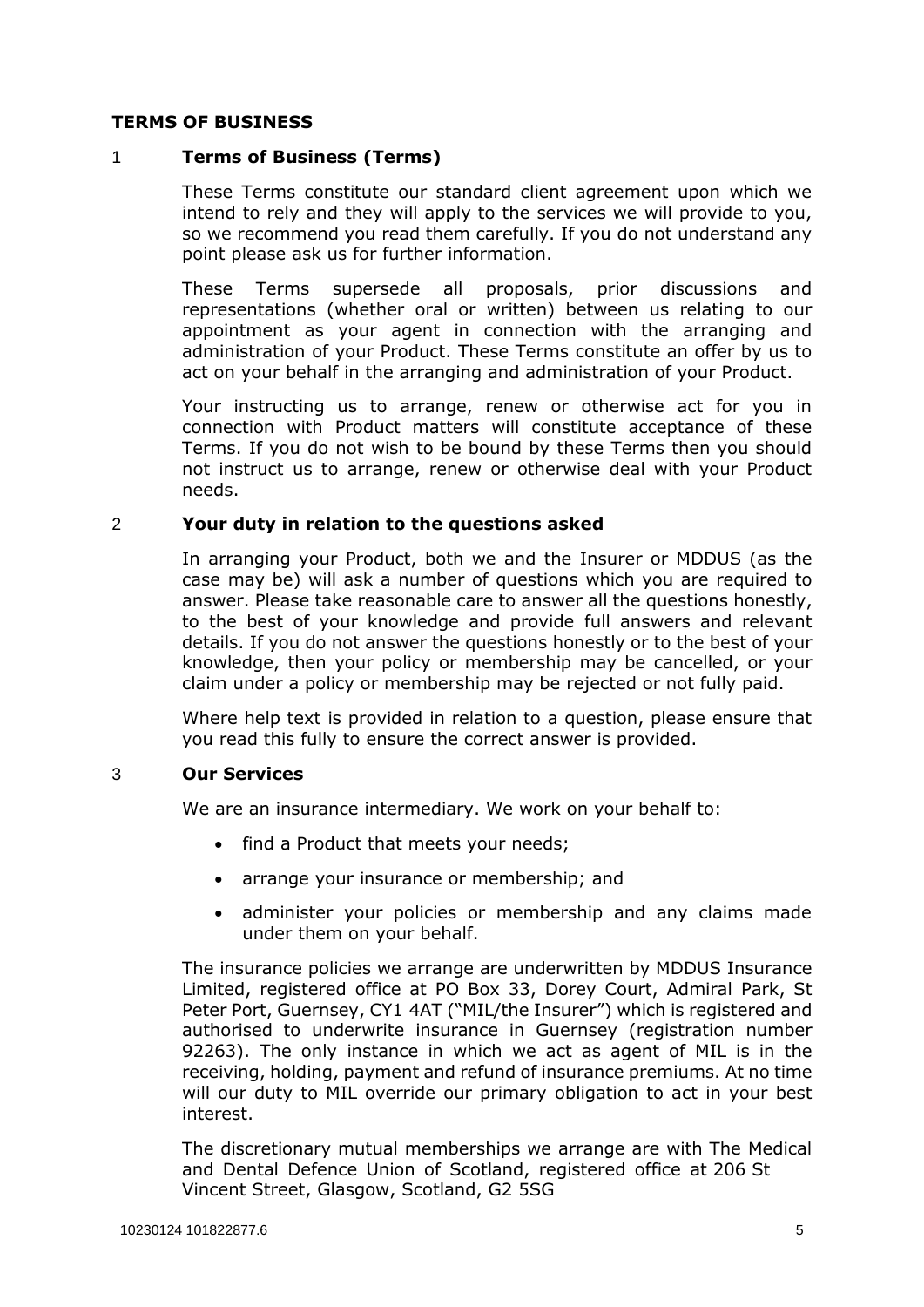("MDDUS"), company number SC005093. MDDUS is a not-for-profit mutual organisation founded by and for healthcare professionals. Established in 1902, MDDUS has over 50,000 current members and net assets in excess of £437m.MDDUS is not an insurance company and all benefits of membership are provided to members at the discretion of MDDUS.

We do not provide advice on contracts of insurance or other products that we sell and you will need to make your own choice about what product to choose. We will endeavour to ensure that the Products or services match your stated requirements. We will seek to identify your needs in reliance upon information which you provide to us. If we cannot match all your requirements, we will seek to provide you with enough information so you can make an informed decision about your Product.

We will explain the main features of the Products and services including details of the insurer or the discretionary mutual, main details of cover and benefits, any unusual restrictions or exclusions, any significant conditions or obligations which you must meet and the period of cover. If you need extra time to consider the products or services, we will endeavour to: (a) provide all the information we believe you need to make an informed decision, and/or; (b) provide you with a sample policy if you ask for one.

MIL, MDDUS and MDDUS Solutions are associated companies as they are part of the same group. Both MIL and MDDUS Solutions are wholly owned subsidiaries of MDDUS, registered in Scotland.

#### 4 **Cancellation and mid-term adjustments**

You will find full details about what to do if you want to adjust or cancel your Product and any related charges which may be levied by your insurer or discretionary mutual in your insurance policy wording or membership agreement (as applicable).

If you cancel your policy during a period of insurance in which you have made a claim, you will not be entitled to any refund of premium. If you have not made a claim during the period of insurance in which you cancel, MIL will refund part of your premium where required by law, but may make refunds in other circumstances, entirely at its discretion. We do not charge cancellation fees.

Membership with MDDUS is on an annual basis. If you cancel your MDDUS membership during a membership year, MDDUS may refund part of your subscriptions at its discretion. We do not charge cancellation fees.

Where you request a mid-term adjustment, we may pay a refund in certain circumstances. We will not charge administration fees for midterm adjustments.

Where you are paying for your insurance by instalments, and an instalment payment is not received by us on or before the date when it is due to be paid, you agree that we may on your behalf instruct the insurer to cancel the insurance (or where the first instalment payment has not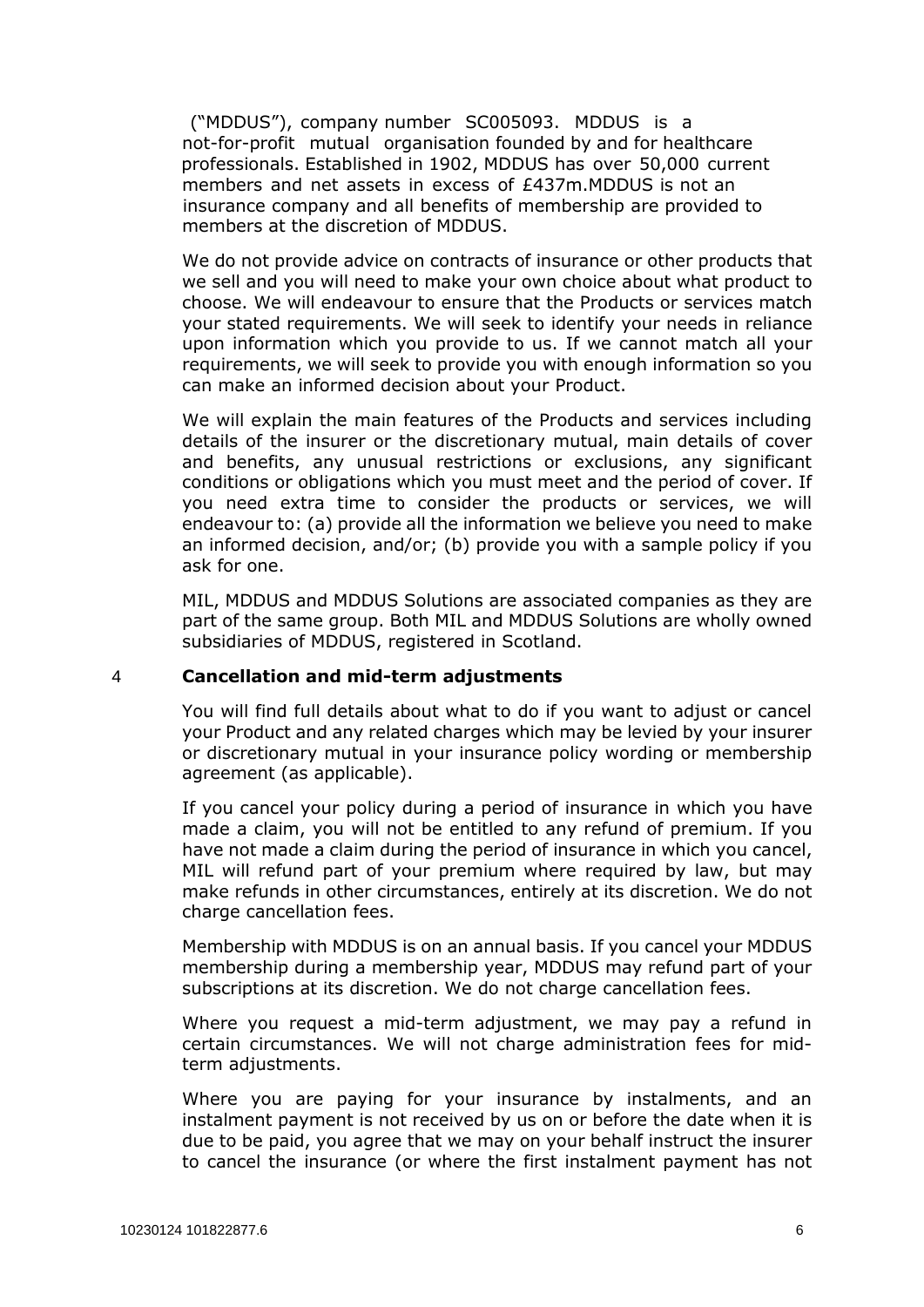been received, notify the insurer that the policy has not been taken up) and offset any refund of premium which may be received against any money which you owe to us or to the Insurer. In such circumstances, you will remain liable for any premium due relating to the time you were insured. You will also be responsible for putting in place any alternative insurance.

#### 5 **Our right to set off monies you owe us**

We will set-off any amounts due to us from you against any monies which we may receive on your behalf (such as claims monies or refunds of premium or subscription monies).

#### 6 **Information on our remuneration**

We receive commission from MIL if we arrange an insurance product for you, which is a percentage of the insurance premium paid by you. This includes additional insurance premiums which are due by virtue of changes to your requirements during the policy term, such as mid-term adjustments.

We similarly receive commission from MDDUS if we arrange a membership product for you, which is a percentage of the subscription paid by you. This includes additional subscriptions which are due by virtue of changes to your requirements during the membership term.

We do not charge you fees for our services.

You are entitled at any time to request information in relation to any commission earned as result of placing your business through us.

### 7 **Incidents, potential claims and how to make a claim**

If you wish to report a claim or potential claim, please follow the instructions provided in your insurance or membership documents (as applicable), quoting your policy number or membership reference number or other reference given to you.

It is essential you notify us promptly after discovery of all incidents or allegations that may result in a claim against your Product. You must do so whether you believe you are liable or not. Any failure to do so may result in MIL or MDDUS (as the case may be) refusing to accept a claim. Any letter or other communication making allegations which could give rise to a claim which is received by you from any third party must be passed to us immediately, without acknowledgment. Only by providing prompt notification of incidents can MIL or MDDUS take steps to protect your interests.

### 8 **Limitation/Exclusion of Liability**

Your Attention is specifically drawn to this clause which limits or excludes our liability to you. Our liability for losses suffered by you as a direct consequence of any negligent performance of our services shall be limited in all circumstances to £2,000,000 per claim. In respect of any other claim arising out of our performance or non-performance of the services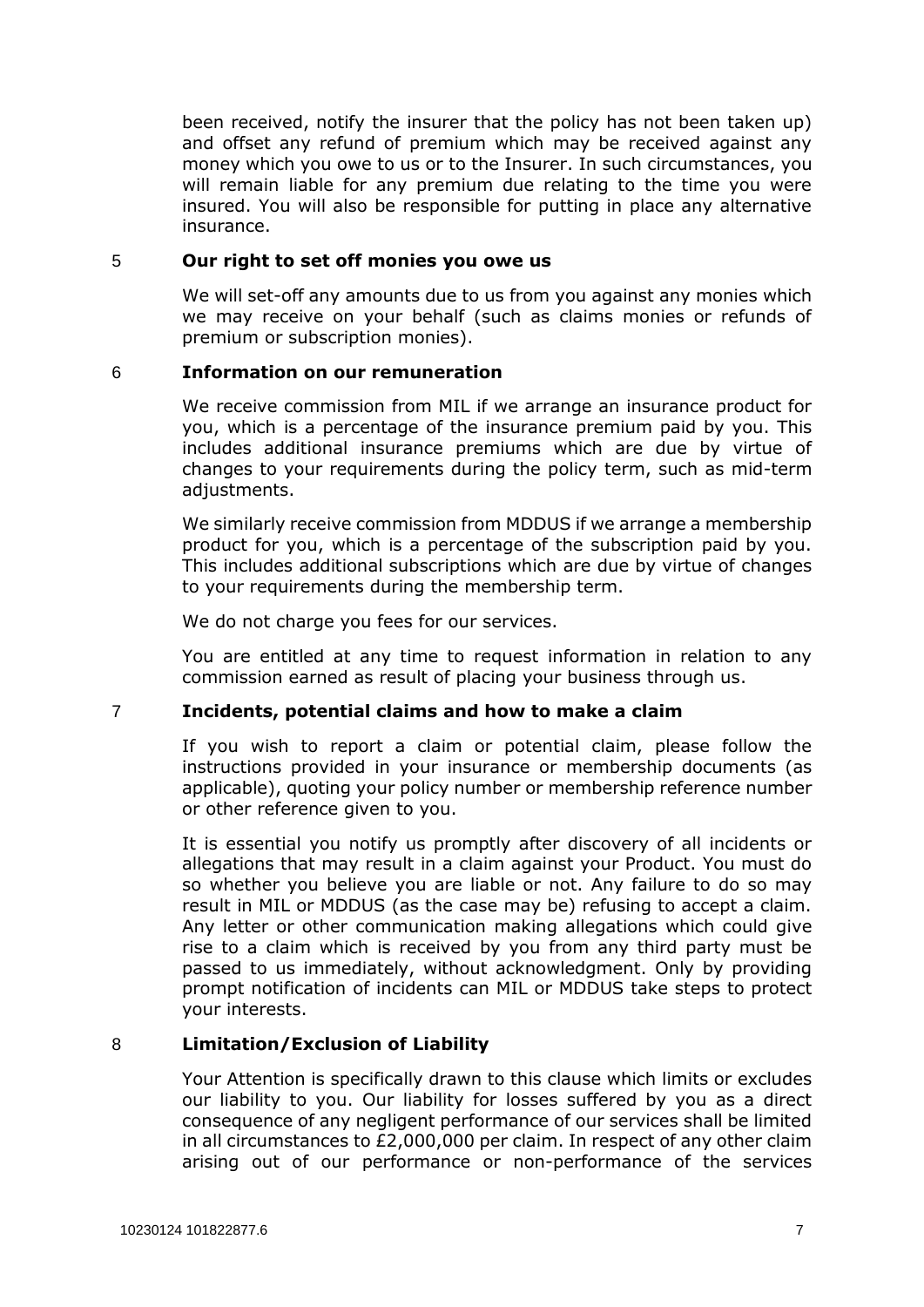hereunder our liability shall be limited to the amount of commission and fees which we have received for arranging your Product(s) during the 12 months prior to such claim arising.

We shall not be liable to you for any economic loss, loss of profit or loss of business, whether directly or indirectly occurring and which arises out of or in connection with these Terms. Nothing in this paragraph shall exclude or limit our liability for death or personal injury caused by our negligence, or for loss caused by our fraud, wilful misrepresentation or breach of regulatory obligations owed to you.

#### 9 **Terms of Payment**

In the absence of any alternative terms which we agree with you in writing (such as payment by instalments which we can arrange for you) our payment terms are as follows:

- (a) new Products full payment of premium or subscription on or before the inception date of the policy or the membership start date (as applicable); or
- (b) mid-term adjustments to existing Products full payment of any additional premium or subscription and any other fees on or before the effective date of the change; or
- (c) renewals full payment of premium or subscription and fees on or before the inception date of the new Product.

Where we have agreed to accept payment by instalments, we will not charge interest or an admin fee. Payment terms require payment in full on or before the date that each becomes due for payment.

We normally accept payment by bank transfer or cheque (full details available on request).

**It is imperative you comply with all payment terms and due dates set out in this paragraph, or any such other terms and dates which we agree can be substituted for any of them. In the event that you fail to pay any premium/subscription or other fees due within the payment, MIL or MDDUS (as applicable) may cancel your Product from the inception or renewal date and any claims submitted may be rejected.**

#### 10 **Renewal of Products**

Prior to the expiry of your Product, where we will be inviting a renewal, we (or MIL or MDDUS as the case may be) will send you details of the premium or subscription to be paid and terms to renew your Product.

In order to protect your interests relating to maintaining insurance or discretionary indemnity cover, and in the event that we do not receive your instructions and payment prior to the date of renewal, we reserve the right (but shall have no obligation) to renew your policy or membership and (in the case of direct debit/instalment payments) to continue to accept payment from you unless and until you specifically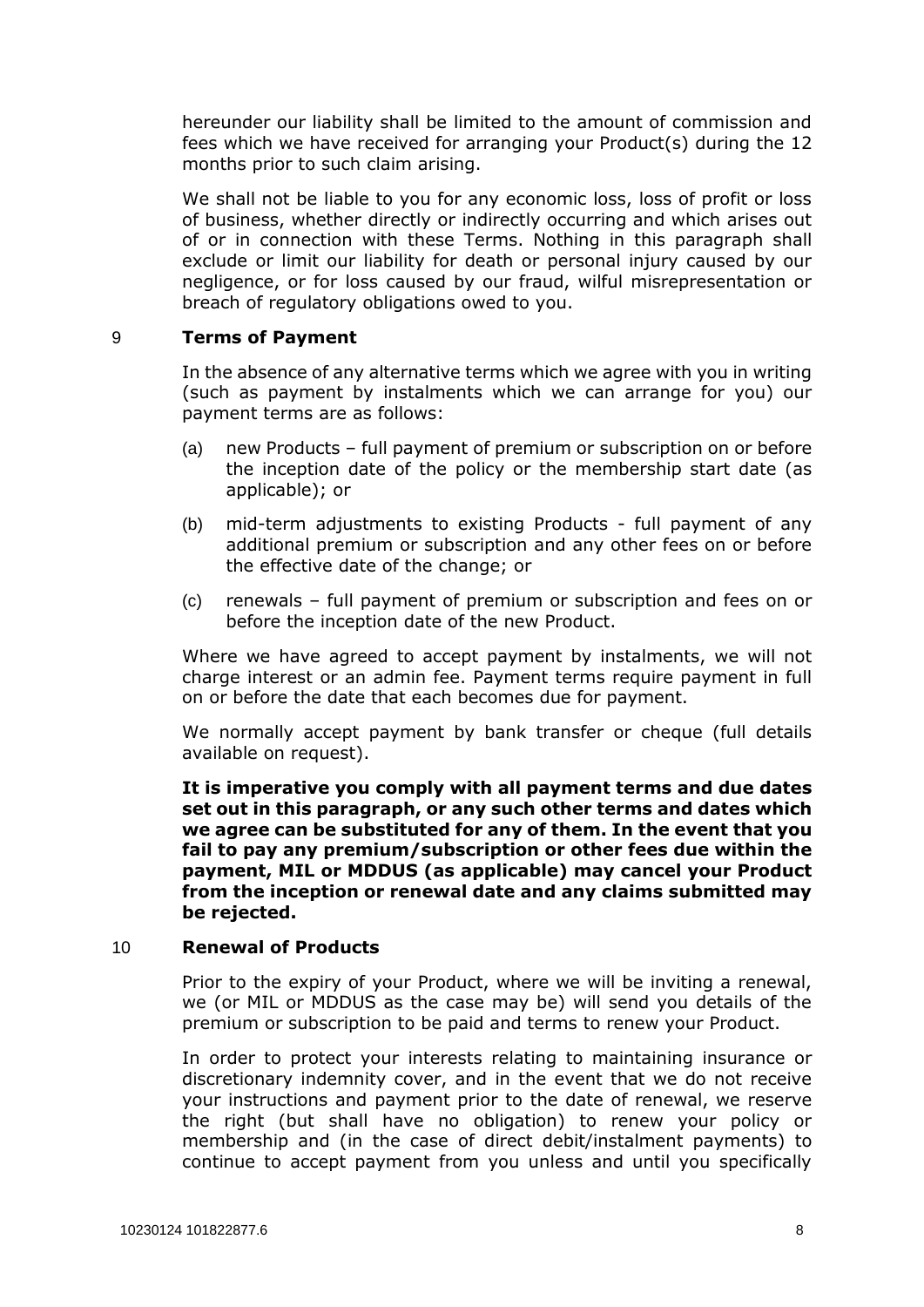notify us in writing that you wish to cancel your Product. In circumstances where we have assumed (in the absence of instructions to the contrary) that renewal is required, you may be liable to make payment to us and/or MIL or MDDUS.

#### 11 **Client money**

If we arrange insurance with MIL on your behalf, your premiums are paid directly into an account that we operate on behalf of MIL, in accordance with FCA regulations.

If we arrange membership with MDDUS on your behalf, your subscriptions are paid directly into an account of MDDUS.

By accepting these terms, you consent to your premium or subscriptions (and/or other related money) being held in accordance with this paragraph.

#### 12 **Confidentiality and data protection**

All information about you of a sensitive or personal nature will be treated as private and confidential. We will however use and disclose the information we have about you in the course of arranging, placing and administering your Product. This may involve passing information about you to MIL or MDDUS, other intermediaries, risk management assessors, uninsured loss recovery agencies and other third parties involved (directly or indirectly) in your Product.

We may also pass information about you to credit reference agencies in connection with the assessment of your financial standing generally and, in particular, where you have requested an instalment plan – this may include details of your payment record with us.

We may also pass information about you to other companies which are in, or are associated with, our group. We or they may also use the information we hold about you to provide you with information on other products and services we or they can offer and which we or they feel may be of interest to you.

If you do not wish to receive marketing information from us or them, or for us to disclose information about you to other parties for marketing purposes, please contact us immediately.

In the interests of security and to improve our service, telephone calls may be monitored and/or recorded.

#### 13 **No waiver, amendments and our right to assign**

Any delay on our part in enforcing any of the rights under these Terms, either in whole or in part, shall not be deemed to be a waiver of such right.

Without the agreement of the other, neither we nor you may alter these Terms at any time during our appointment (including for the avoidance of doubt during the term of your Product). We reserve the right to make amendments that are required to reflect a change of applicable law or